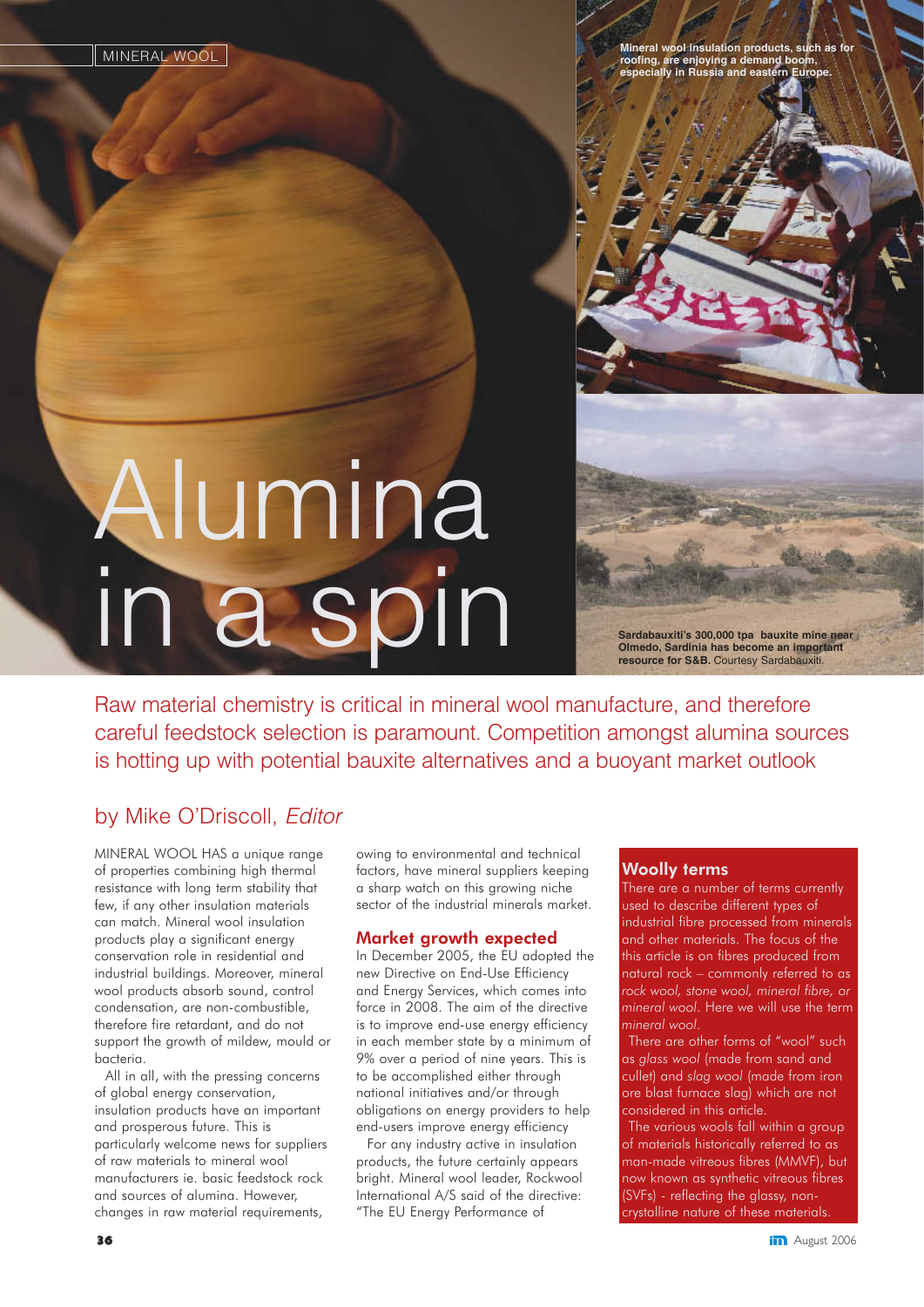Buildings Directive was implemented in January, and the anticipated increases in energy performance requirements in building regulations are expected to impact the market towards the end of the year."

Indeed, the company reported 2005 sales increases in the UK and France owing to increased insulation thickness requirements. Strong growth in building insulation is expected for the remainder of 2006, and momentum is projected to be driven by the EU directive.

Regionally, it is in central and eastern Europe, and in Russia, where the insulation market is really seeing rapid growth. This is evidenced by the leading mineral wool producers of Europe all vying for production facilities and market share in this region (*see table of producers*). Rockwool reported that its Russian sales had increased from 1% to 6% of the group's turnover in just six years. According to Eurobuild Research, the Russian market for insulation materials has been enjoying double digit growth in the 12-15% range, and will increase to 51m.m<sup>3</sup> in 2010, a massive jump from 23m.m3 in 2003.

In recent years, mineral wool has held a 75% share of the Russian insulation market, and with reinsulation systems being introduced using mineral wool and plaster, this should be set to continue.

#### Raw materials & manufacture

The exceptional thermal, fire, and acoustic properties of mineral wool are derived from its chemical composition and from its structure, a mat of fibres which prevent the movement of air. Thus, the raw materials used and the process of manufacture are key to producing successful end products.

In essence, mineral wool is manufactured from melting natural basic rock, with the addition of certain fine tuning materials. The molten material is processed into fibres or wool, which undergoes further treatment, eventually being formed into various finished products of mineral wool, such as rolls, batts, and boards (*see panel for details*).

Successful mineral wool manufacture hinges on the production of a homogeneous melt at minimal cost. Different combinations of raw materials to produce the same mineral wool bulk chemistry can have markedly different energy consumption. Indeed, energy consumption, in the form of foundry

coke to fuel the cupola furnace is the single largest production cost for mineral wool manufacturers. To place this in some perspective, Danish mineral wool leader, Rockwool, claims to consume some 20-25% of Europe's volume output of coke each year.

Therefore, mineral wool producers carefully assess the input of all materials. In summary, including alternatives, these are:

| Fuel:                 | foundry grade coke    |
|-----------------------|-----------------------|
| Primary raw material: | basalt; diabase;      |
|                       | gabbro; amphibolite   |
| Flux:                 | limestone; dolomite;  |
|                       | olivine               |
| Alumina source:       | bauxite; anorthosite; |
|                       | aluminium salt slag;  |
|                       | calcium alumina       |
|                       | cement                |
| Cement:               | Portland cement       |

Generally speaking, the primary raw material, usually basalt, accounts for about 98% of mineral wool's components, with the remaining 2% being organic content, generally as a thermosetting resin binder and a little oil. Rockwool consumes about 1.5-2m. tpa of basic raw material for its group plants combined.

But changing technologies in mineral wool manufacture over the years have introduced other materials and size fractions into the process. Perhaps the most important of these has been a source of alumina, mostly as calcined bauxite (*see later*). Other alternatives into the mix also include the use of blast furnace and steel slag.

Another increasing trend has been recycling mineral wool waste back into the mix. Owing to the typical furnace feed of coke and basalt in the form of lumps, say 100-200mm, any recycled material needs to be added in the form of briquettes. The recycled material is crushed to a fine size, about 0-1mm, and briquetted with an alumina source, bound by Portland cement.

Typical desired mineral wool chemical composition for Rockwool ranges 45- 48% SiO<sub>2</sub>, 18% Al<sub>2</sub>O<sub>3</sub>, 10% Fe<sub>2</sub>O<sub>3</sub>, 10% CaO, 10% MgO.

What is clear, is that although a mineral wool producer will strive to produce a standardised grade(s) of mineral wool from each of its plants, the raw material mix from plant to plant may be very different. It is very much a chemical balancing act in dealing with logistically feasible raw materials, and at the right price. Above all, as with most industrial minerals consumers,

mineral wool producers want long term consistency of quality and supply.

"Supplier consistency and reliability as well as quality of material are important for the customer choice. Chinese [bauxite], or for that matter any, bauxites for this application are not competitive in distant areas, due to especially high logistics, which cannot be justified at this time." said Dr Yiannis Kontoulis, Head of Business Development, Bauxite Division, S&B Industrial Minerals.

For example, when Rockwool first commenced production at its Bridgend plant in the UK, it was using Swedish rock simply because this was the material used in the initial pioneering production process. Bridgend then migrated to using basalt from Scotland and north-west England, and finally is currently using around 70,000 tpa of basalt sourced from Northern Ireland.

Rockwool's plant in Cigacice, Poland, uses local basalt but imports bauxite from Greece, while its Gogania, plant in Hungary uses local basalt and local bauxite.

David Whyment, corporate raw materials purchaser for Rockwool, told IM: "The end product chemistry is set in stone, but the chemistry of raw materials is key, and may differ according to the mix. We may select certain parts of the [basalt] quarry. Proximity and logistics also come into play. In the long term, our aim is to use recycled material as much as possible."

#### A fine waste process

Mineral wool producer Paroc, in Finland, has developed a process, termed PAROC-WIM, to feed fine fractioned material directly into the mineral wool melt. This is in contrast to the usual process of introducing lump basalt, coke, and waste/bauxite briquettes as mentioned above.

The name of the process comes from Waste Injection into the mineral wool Melting furnace. Paroc reports that optimum environmental benefit of this process is gained when it is used for recycling mineral wool production waste directly into the melting zone. In addition, other fine grain minerals (such as bauxite) and especially fine grain coke can be fed into the melting furnace with WIM.

According to Paroc, the total waste generated in the European mineral wool industry is estimated at 20-60% of product output. This can equate to 160,000-480,000 tonnes of waste in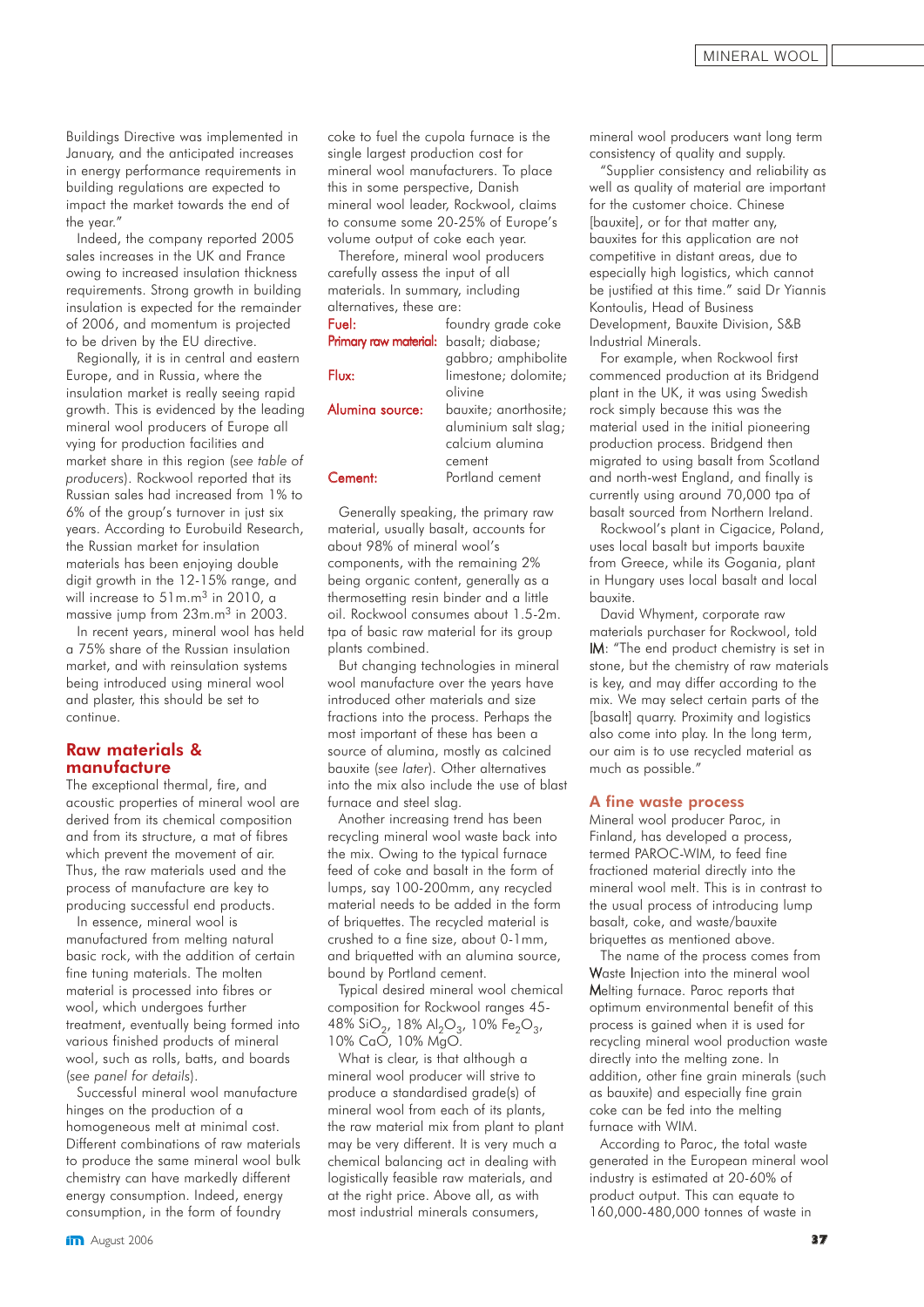the EU from 40 production lines with an average 20,000 tpa output.

The major source of the waste is the fiberizing process. At the spinning stage, turning molten material into fibre, some 10-20% of the melt is not completely turned into fibre and is consequently rejected from the production process. A mineral wool line at 20,000 tpa generates 2,000-4,000 tpa of fiberizing process waste.

Until recently there has been only one method to re-use this waste; ie. ground and mixed with cement to make briquettes. The briquettes are hardened before use as a raw material in the melting process, acting in the same way as rock.

Disadvantages of briquetting include rather high investment costs in the form of machinery and building, and higher atmospheric emissions of particulate matters and sulphur oxides owing to impurities in cement.

The PAROC-WIM process injects fiberizing process waste, sized 0-6mm, directly into the melting zone within the cupola. The waste is transported to a hopper and a pressurised feeding tank on load cells about 10 metres above. In the bottom of the tank there is a rotating feeder, which feeds small doses of material into three pneumatic feeding pipes. Lances connected to the cupola close to the tuyères are placed at the end of the pipes. The material moves through the lance where oxygen is added into the melting zone in the cupola furnace. The machinery is exposed to an extremely harsh environment. Temperature in the melting zone is above 1,700 °C, at the same time the materials which are fed in are hard and abrasive, which puts a significant strain on the materials and the machinery design.

Other fine grained raw materials and solid fuels can also be injected in the same manner claims Paroc. The PAROC-WIM project has been carried out in two Paroc factories; in Oulu, Finland, and in Hässleholm, Sweden. During 2004, the use of spinning waste recycling has increased from 80% to nearly 100%.

#### Alumina addition

The addition of alumina into mineral wool manufacture was a direct result of concerns over the bio-solubility of mineral wool, ie. its ability to be dissolved into the human blood system. Basically, it was found that the higher the alumina content of mineral wool,

the more easily it was able to dissolve in blood, ie. it has a low bioperstistence. Asbestos has similar morphology, but is more persistent.

The European Commission Directive 97/69/EC of 5 December 1997 excluded certain mineral wools as a potential carcinogen in its direction: "Man-made vitreous (silicate) fibres with random orientation with alkaline oxide and alkali earth oxide (Na2O+K2O+CaO+ MgO+BaO) content greater than 18% by weight." Indeed, the International Agency for Research on Cancer (IARC) in October 2001 concluded that mineral wool insulation was "… unclassifiable as to its carcinogenicity to humans".

The upshot is that the raw material mix needs to comprise an appropriate level of alumina. Although this initially burdened mineral wool producers with an additional and sharp increase in raw material costs, it is generally felt that by now producers have been able to accommodate the hit through a combination of skilful blending of materials and plant optimisation. Nevertheless, a source of alumina is now a requirement for mineral wool production.

The choice of primary raw materials and plant process affects the selection of the alumina source. Naturally, any inherent alumina content in the primary raw material potentially saves an additional cost of alumina additives. "The ultimate aim is to use as high alumina content raw materials as possible" said Whyment.

For example, Rockwool plants in the UK tend to use less additional alumina sources than other European plants. This is because the basalt used from Northern Ireland contains a relatively high alumina content (for basalt), around 17.5-18.0%  $\text{Al}_2\text{O}_3$ , as opposed to, say Polish basalt at  $12\%$  Al<sub>2</sub>O<sub>3</sub>.

Overall, Rockwool consumes about 200,000 tpa of alumina containing additive materials. However, there are few sources to choose from, being bauxite, anorthosite, and more recently, aluminium salt slag. Naturally, this has created a competitive market for alumina in mineral wool.

#### Bauxite

The obvious choice for an alumina source is bauxite. The main sources of choice are calcined Chinese and calcined Greek bauxites. South American and other bauxites appear to have too much moisture and require

extra processing. Clearly, chemical composition of the bauxite is important, and especially a low loss on ignition (reduces energy consumption), but so is the grain size.

As mentioned above, mineral wool plants that feed lump coke and basalt, and briquette recycled mineral wool waste, will require bauxite in fine grain fractions (<1mm, but avoiding dust), so that it can be included in the briquetting process.

Incidentally, the former Owens-Corning plant at Queensferry, UK (now part of Knauf) patented the use of lump bauxite in mineral wool manufacture, thus preventing others from using lump bauxite in any case.

Rockwool, having initially started using Chinese bauxite, now tends to favour the use of "southern European" bauxites. These are supplied in <1mm grain size, have 62-63%  $\text{Al}_2\text{O}_3$ , and maybe high in iron,  $25-27\%$  Fe<sub>2</sub>O<sub>3</sub>. Some Chinese bauxite is still used in certain circumstances. "Owing to the cost of Chinese calcined bauxites, significant work was conducted to use other bauxites from Greece, France, Turkey, and Hungary." said Whyment.

Chinese bauxite for the European mineral wool market is supplied by two main players: China Mineral Processing Ltd, in Tanggu, Tianjin, China, and Bosai Minerals Group Co. Ltd, (formerly Nanchuan Minerals), Chongqing, China. For some years, Cofermin Rohstoffe GmbH, Essen, has distributed Bosai's bauxite into Europe, though this may change with the establishment of Bosai Minerals Europe GmbH (*see IM May '06, p.9*) and Cofermin's involvement in promoting aluminium salt slag as an alternative alumina source (*see later*). Bosai supplies about 12,000 tpa for the European mineral wool market.

The overall European market for Chinese bauxite in mineral wool has been estimated at around 30,000 tonnes. The typical specification is for 81% Al<sub>2</sub>O<sub>3</sub>, <2-3% Fe<sub>2</sub>O<sub>3</sub>, low LOI, at 95% passing 1mm. However, some - 1mm Chinese bauxite becomes quite dusty and has been rejected by certain customers. Chinese grades sold to the mineral wool market are in the range of \$75/tonne FOB, although some supplies have been thought to reach as low as \$60/tonne.

Of all the "southern European" bauxites, Greek bauxite appears to be the most favoured, although some material also comes from Sardinia. In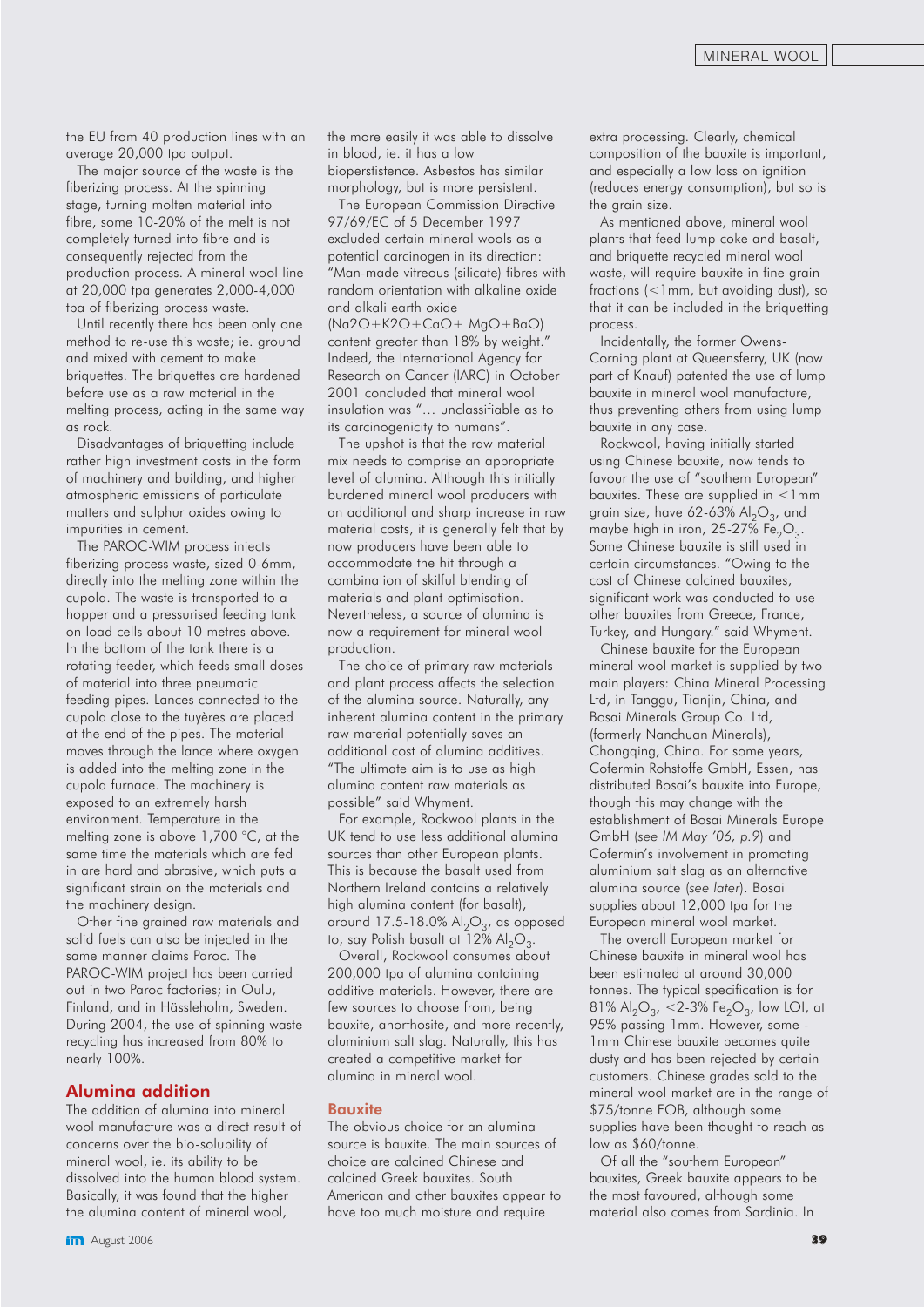### Mineral wool production

#### Raw material input

The required amounts of raw material are measured and sent to a melting furnace, this is the rock (eg. basalt, diabase) and/or recycled material, plus energy, alumina source (calcined bauxite, anorthosite, Al salt slag), (*see text for details*).

Manufacturers are working hard to increase the recycled content of mineral wool whilst maintaining the high quality of their product. The reuse of off-cuts and recycled materials has helped to steadily reduce the energy input required to produce mineral wool.

#### Furnace

Raw materials are melted in a cupola furnace at very high temperatures, typically 1,300°C to 1,500°C. The smoke that is created during this process is filtered and flue gases cleaned to minimise any environmental impact. Rockwool's Bridgend plant has two parallel production lines each served by its own cupola furnace. The furnaces are fired by coke and oxygen. Gases from the furnaces pass through a large filter and afterburner before being expelled via a chimney.

#### Spinning

The molten lava from the furnace pours out on to a number of spinning wheels and is thrown by them into the spinning chamber (fiberizing). In the spinning chamber, the droplets of lava cool and solidify into thin woolly strands. Small quantities of resin binder and impregnating oil are simultaneously sprayed into the airflow, forming a fine coating on the fibres. Reception The structure and density of the product can be adapted to its precise final "Grey" stone usage. The resulting woolly material gathers on a belt at the far side of the spinning chamber and is laid down on to the production line in the form of a primary mat. Varying the speed of the line as the strands of wool are laid on to it from the spinning chamber can control the thickness of the wool on the production line.

#### **Curing**

As the wool moves through the curing oven (at around 200°C), it is compressed by varying the aperture of the oven. This controls the density, and hence the rigidity and structural strength, of the end-product. The curing oven heat-sets the resin binder. The resin binder works by bonding the individual fibres at the intersection where they touch.

#### **Cutting**

Slag and basalt

After the curing oven, facings such as aluminium foil or scrims can be applied to the surface of the stone wool according to product applications and/or customer requirements. The mineral wool is sawn to the required size and shape, for example into rolls, batts, boards or it is customised for addition to other products. Off-cuts and other mineral wool scraps are recycled back into the production process.

#### Packaging

Owing to its impressive elasticity, mineral wool can be compressed to reduce its volume during packaging, making it cheaper and easier to transport and handle.

#### Off-line fabrication

Some mineral wool products, for example pipe sections, are made using off-line processes.

Standard mineral wool slabs may also require additional work, such as rebating the edges or attaching aluminium foil or wire netting. For the fabrication of pipe sections, raw mineral wool is taken from the production lines before it has passed through the curing oven and fed to a free-standing machine that wraps the raw mineral wool round a mandrel. The mineral wool is cured in a small oven whilst still on the pipe section machine and the mandrel is then withdrawn. Some pipe sections are subsequently wrapped in aluminium foil before being packed.

#### Gases and waste

Waste such as off-cuts are recycled into the production process reducing inputs

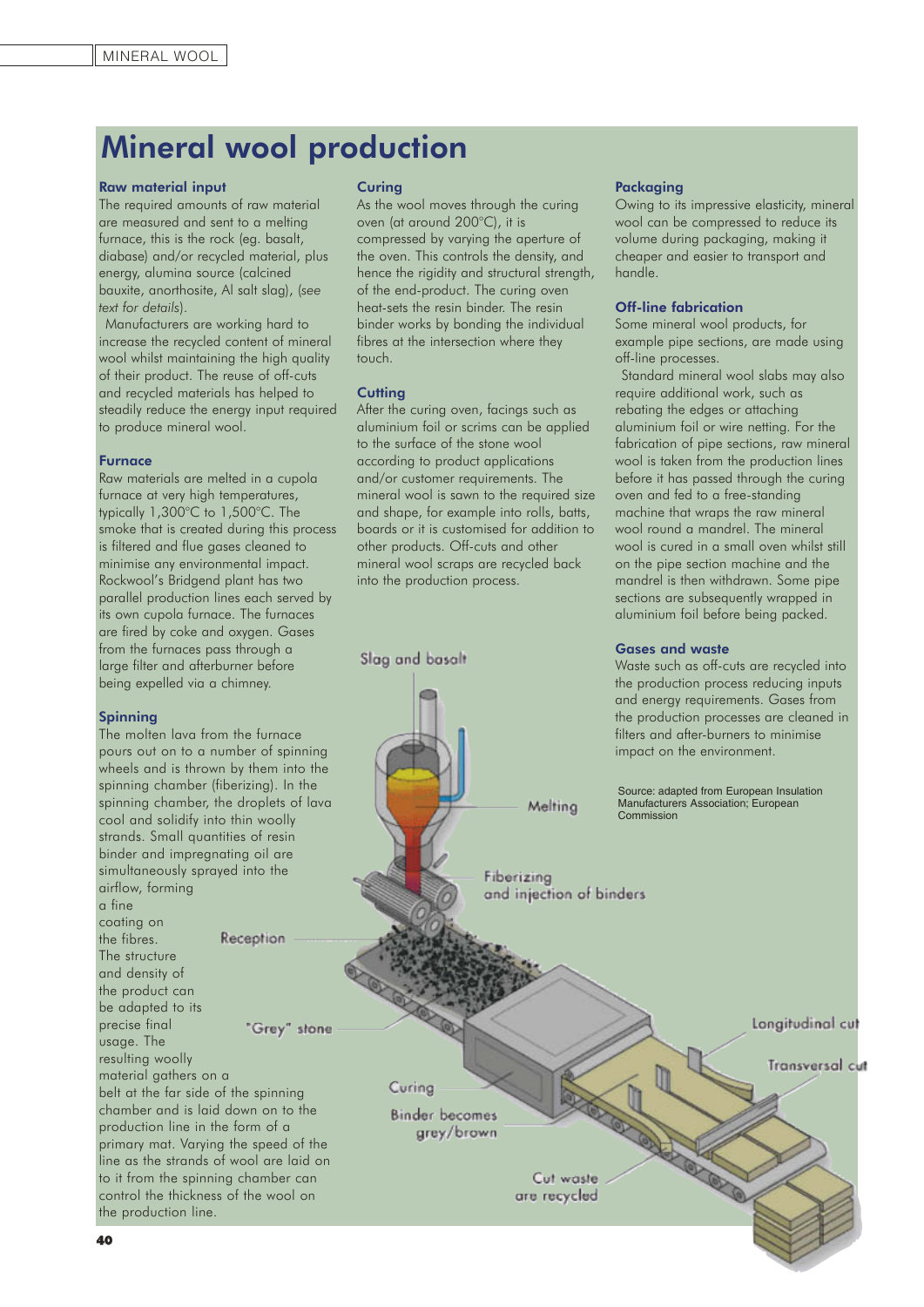either case, the chief source of this material is S&B Industrial Minerals SA, based in Athens.

S&B's Bauxite Division operates mines at Parnassos, in the Fokis region, with a plant and port facilities at Itea, Fokis. Production capacity is about 1.5m. tpa, which in early 2006 was running near to 100%, according to S&B (*see IM June '06, p.26 for full review of S&B's activities*).

In 2005, S&B bauxite production reached a 10 year high and sales increased by 7.5% to reach €50m. (mainly owing to the Portland cement market), accounting for 15% of S&B's total sales.

S&B bauxite for the mineral wool market is claimed to impart advantageous properties of "lumpy form (when needed), the high tumbling index, and the diversified granulometry." Sales of S&B bauxite into mineral wool in 2005 accounted for 6% of total bauxite sales, remaining at 2004 levels.

In August 2004, an agreement between S&B and Sardabauxiti SpA restarted production at the 300,000 tpa capacity underground Olmedo mine, in Sardinia. Driven initially by demand for

metallurgical grade bauxite (probably 60% of production), in return for lending mining, processing, and quality control expertise to Sardabauxiti, S&B has exclusive rights to sell and market the Sardinian bauxite.

At the time, S&B's reasoning for the move was to enhance its bauxite product portfolio – the Sardinian material is boehmitic, with a lower iron content than S&B's Greek diasporic bauxite. That said, various sources have indicated that S&B bauxite output in Greece maybe constrained this year (one estimate suggested by as much as 30-40%) owing to environmental issues. Clearly, the Sardinian source might prove to be a real bonus for S&B.

Indeed, in its 2005 Annual Report, S&B regarded the Sardinian agreement as having been "…proven to be of significant importance." The report also stated: "…in 2005 efforts were made in pursuing opportunities for developing new specialized bauxite grades around the globe, suitable for specialty bauxite applications." And with its statement that "the company controls the most significant bauxite reserves in the EU.", perhaps S&B feels it is in a strong position resource-wise regarding

bauxite.

Elsewhere, another Greek producer is privately-owned Hellenic Mining Enterprises SA (Elmin), with a 500,000 tpa capacity bauxite operation at Agia Marina in central eastern Greece, close to Stylis port. Most of its production is sold into the aluminium sector. Costas Caralis, commercial director Elmin told IM: "We only occasionally supply the mineral wool market, and have trials underway with Rockwool. Most mineral wool producers require 50 micron to 1mm sizes, but ours are coarser, up to 10mm."

#### **Greek & Sardinian bauxite grades for mineral wool**

|                    | Sardabauxiti<br><b>Sardinia</b> | <b>Elmin</b><br>Greece | S&B<br><b>Greece</b> |
|--------------------|---------------------------------|------------------------|----------------------|
| $Al_2O_3\%$        | $57 - 60$                       | 60                     | $56 - 60$            |
| SiO <sub>2</sub> % | $8 - 12$                        | 3                      | 3.5                  |
| $Fe2O3$ %          | $8 - 10$                        | 19                     | $22 - 24$            |
| CaO%               | 1.5                             | $\overline{2}$         | $1.5 - 2.0$          |
| L <sub>01%</sub>   | $13 - 15$                       | 12                     | $11 - 12$            |
| Grain size (mm)    | $0-3, 3-20$                     | $1-10$                 | $0-6m$               |

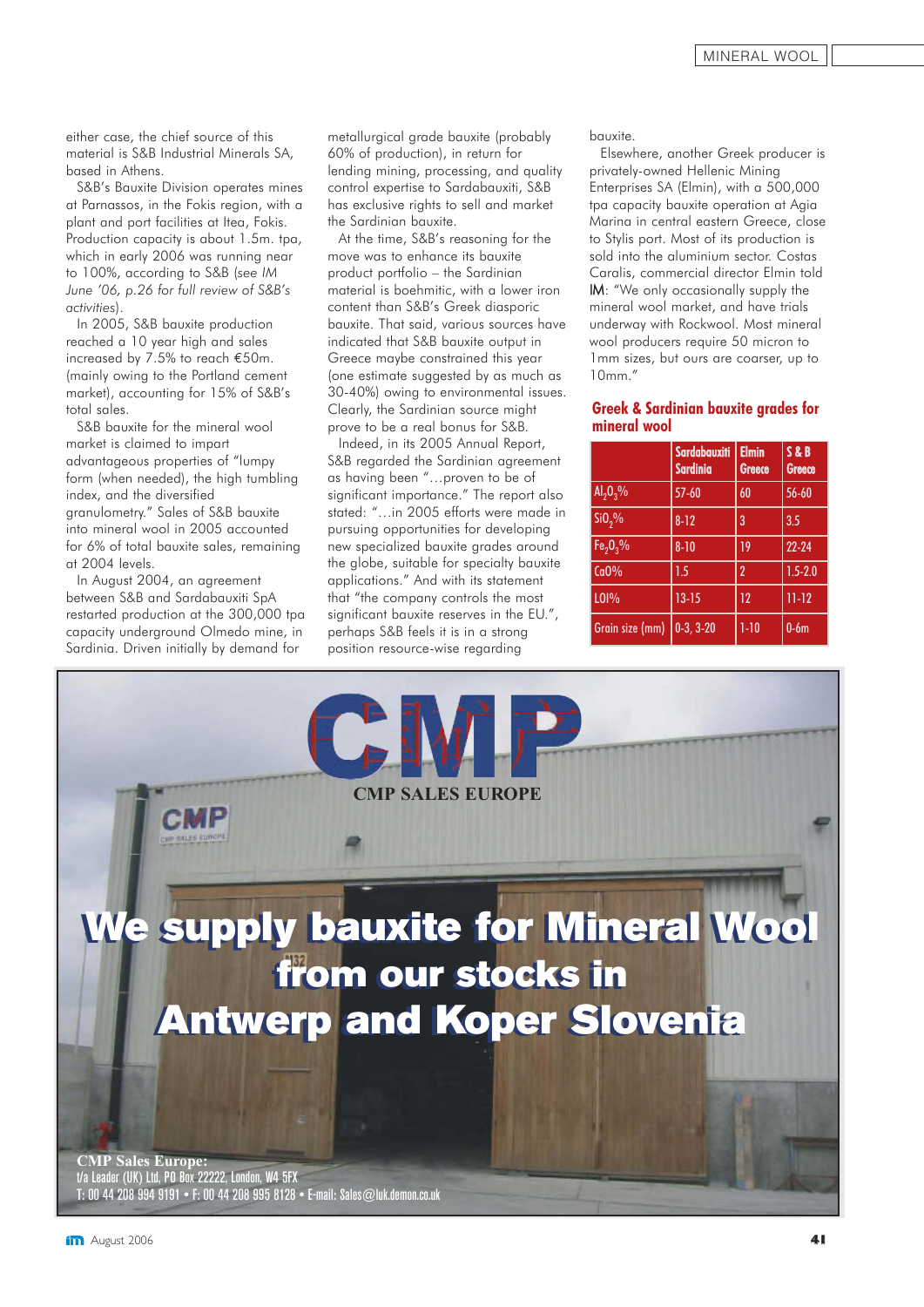#### **Anorthosite**

Anorthosite, a plutonic rock composed almost entirely of plagioclase feldspar, is a natural rock source of alumina, and in lump form, for mineral wool production. However, it appears that it is almost exclusively used by Finnish mineral wool producer Paroc Group Oy Ab which operates a captive operation exploiting the Lapinlahti anorthosite deposit (also sold to SP Minerals Oy AB of the Sibleco Group as a source of feldspar).

Paroc has mineral wool plants in Parainen, Oulu, and Lappeenranta which all use this anorthosite. They also use gabbro, amphibolite, and diabase as their basic raw material (and dolomite marble). In 2005, Finland produced 224,000 tonnes of these rocks for mineral wool use, a significant portion of which were exported to Paroc's mineral wool plants around the Baltic Sea. In 2003, Paroc produced 189,000 tonnes of anorthosite.

Anorthositic rocks are also common in several geological provinces in Norway. One of the largest anorthosite complexes in western Europe is situated in western Norway, the Inner Sogn-Voss province, near Gudvangen and



**Accumulation of AI salt slag worldwide 2005, total 4.5m. tpa**

Mjølfjell, and stretching from Dyrdal to Kinsedal. The high alumina content, around 31%  $Al_2O_3$ , has made this occurrence interesting for various industrial applications, including mineral wool, and also as an alternative raw material for the Norwegian aluminium industry.

#### Aluminium salt slag

For some years, work as been undertaken in evaluating aluminium salt slag generated as residue from secondary aluminium smelting as a

potential source of alumina for a variety of industries, including mineral wool.

When scrap aluminium is remelted, salt is added to the furnace to provide for a working metalllurgical slag and protection from atmospheric oxidation. The resultant waste product is aluminium salt slag, and it is this material which is industrially upgraded into a saleable alumina alternative product.

Clearly, with global emphasis on making the most from industrial waste, and with 0.3 to 0.7 tonne Al salt slag generated with 1 tonne of recycled

## **High Quality Raw Materials For The Building Materials Industry**

- Iron Oxide Manganese Oxide **COFERMIN** Essen Katowice Moscow Tianiin COFERMIN Rohstoffe GmbH Alfredstraße 102 D-45131 Essen (Germany) T +49 (0)201/43878-0 E info@cofermin.de F +49 (0)201/43878-88 I www.cofermin.de
- SEROX / SEROX-T (Dry) Al2O3 65% produced by ALSA Technologies GmbH
	- Bauxite 0-1 mm (Al2O3 81%)
	- Silica Fume (silo-truck, big bags and paper bags)

**Rohstoffe GmbH**